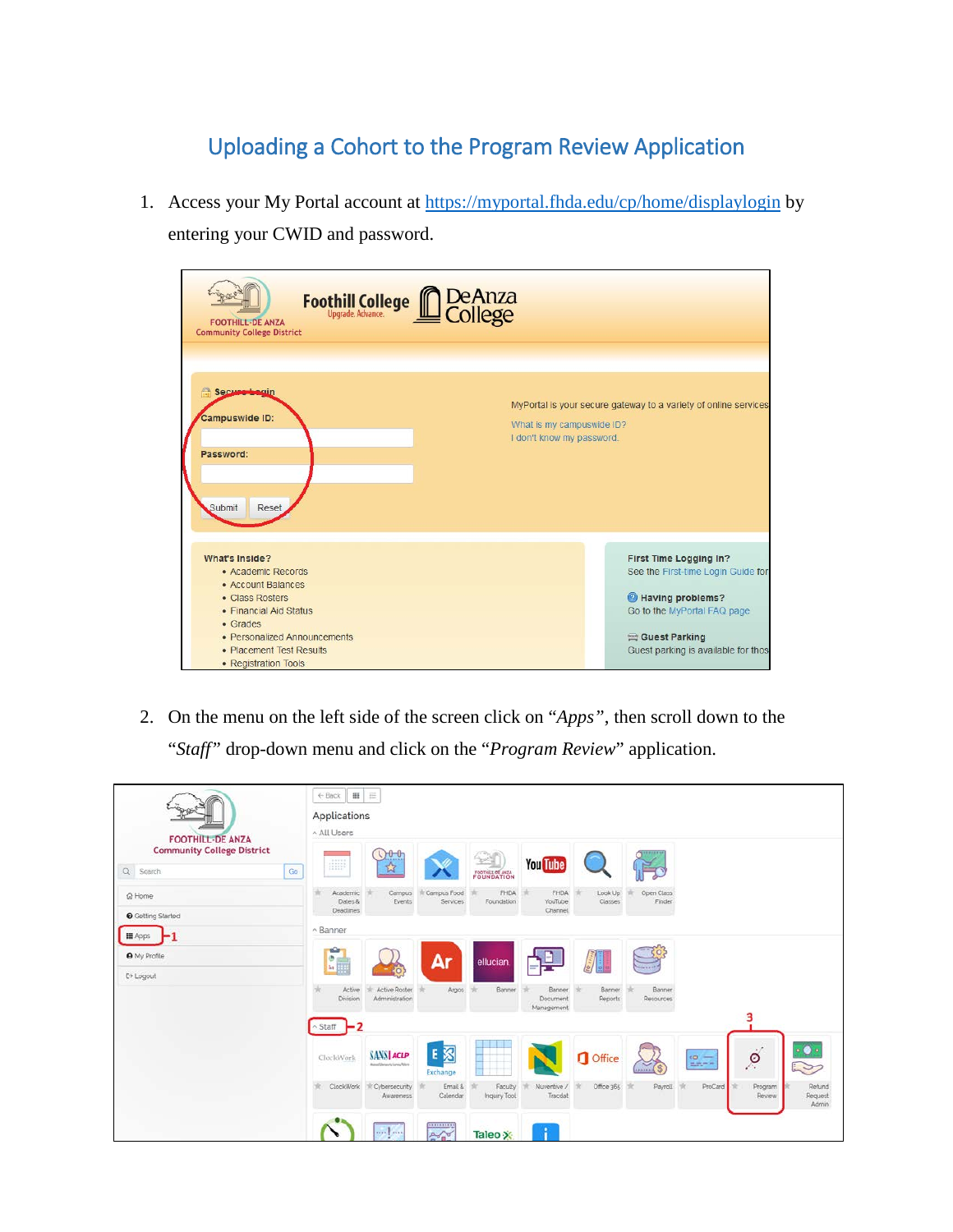3. Once you have accessed the Program Review Data Tool, click on the  $(\equiv)$  icon at the top right corner of the page.

| Welcome to the Program Review Data Tool. The tool was designed to provide departments with standard information for analyzing trends in enrollments<br>and course success that can be used to help assess the strength of a program.<br>Use the navigation tools on the left to drill down to the division, department, and course. |                           |         |                                 |         |                |  |  |
|-------------------------------------------------------------------------------------------------------------------------------------------------------------------------------------------------------------------------------------------------------------------------------------------------------------------------------------|---------------------------|---------|---------------------------------|---------|----------------|--|--|
| Notes and Definitions                                                                                                                                                                                                                                                                                                               |                           |         |                                 |         |                |  |  |
| <b>B</b> e FHDA DISTRICT<br><b>• FHDA District</b>                                                                                                                                                                                                                                                                                  | Program Review            |         |                                 |         |                |  |  |
| O Multi-Unit Selection                                                                                                                                                                                                                                                                                                              | <b>Enrollment Trends</b>  |         |                                 |         |                |  |  |
| SPECIAL UNIT<br><b>GROUPINGS</b>                                                                                                                                                                                                                                                                                                    |                           | 2012-13 | 2013-14                         | 2014-15 | $3-yr$<br>%Inc |  |  |
| Q.<br><b>FILTER</b><br><b>V EDUCATION LEVEL</b>                                                                                                                                                                                                                                                                                     | Unduplicated<br>Headcount | 65,181  | 63,822                          | 62,794  | $-3.7%$        |  |  |
| <b>v ETHNICITY</b>                                                                                                                                                                                                                                                                                                                  | Enrollment                | 322,949 | 320,652                         | 321,674 | $-0.4%$        |  |  |
| <b>v ON-LINE STATUS</b><br>$\vee$ GENDER                                                                                                                                                                                                                                                                                            | Sections                  | 10,213  | 10,149                          | 10,402  | 1.9%           |  |  |
| $\vee$ AGE                                                                                                                                                                                                                                                                                                                          | WSCH                      |         | 1,467,076  1,468,212  1,481,583 |         | 1.0%           |  |  |
| $\sim$ CAMPUS<br><b>v CREDIT STATUS</b>                                                                                                                                                                                                                                                                                             | <b>FTES</b>               | 32,619  | 32,609                          | 32,890  | 0.8%           |  |  |
| <b>v SPECIAL COURSE TYPE</b>                                                                                                                                                                                                                                                                                                        | FTEF                      | 915.8   | 916.1                           | 9382    | 2.5%           |  |  |
|                                                                                                                                                                                                                                                                                                                                     | Productivity              | 534     | 534                             | 526     | $-1.4%$        |  |  |
|                                                                                                                                                                                                                                                                                                                                     |                           |         |                                 |         |                |  |  |

4. From the drop down menu, click on "*Manage Cohorts*".

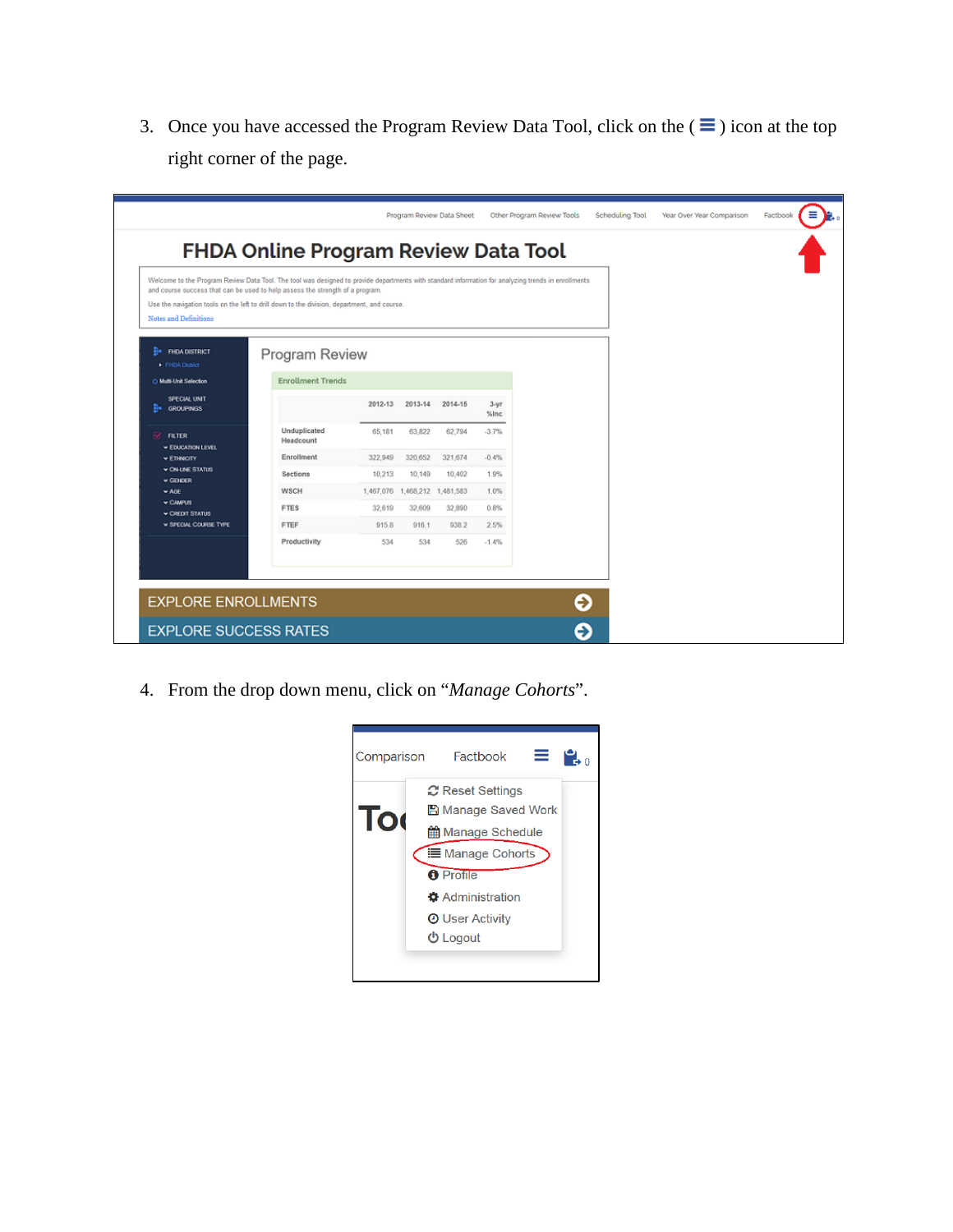5. In the Cohort Management page, you can upload your cohorts' lists of IDs and/or delete a previously uploaded cohort list. When uploading a new cohort, start by giving your cohort a name and a brief description for your own reference. Then, click the "*Browse*" button to locate the file containing your cohort's ID list. **Please make sure that the file is in txt format or in Excel CSV (Comma Delimited) format before it is uploaded. If using a Mac Computer, save your Excel sheet in "MS-DOS Comma Separate. (CSV)" or in "Windows Formatted Text. (txt)" format.** Next, click the green "Upload" button.

| Eile Edit View History Bookmarks Tools Help                                                                                                         |               |
|-----------------------------------------------------------------------------------------------------------------------------------------------------|---------------|
| Profiles - Manage Cohorts<br>S MyPortal / Foothill-De Anz ×                                                                                         | +<br>$\times$ |
|                                                                                                                                                     |               |
| $\odot$ A<br>https://fhda.higheredprofiles.com/#!/manage-cohorts                                                                                    |               |
| Most Visited Collectting Started S MyPortal   Foothill-De O Outlook Web Ap                                                                          |               |
| <b>FOOTHILL-DE ANZA</b><br>Community College District                                                                                               |               |
| <b>Cohort Management</b>                                                                                                                            |               |
| Name<br><b>Description</b>                                                                                                                          |               |
| <b>Upload New Cohorts</b><br>1<br><b>Cohort Name</b><br>Sample Cohort<br><b>Description</b><br>An example list of CWIDs for demonstration purposes. | лÍ.           |
| Share with the public<br>Specify file path (txt or csv files only)<br>з<br>Sample Data.csv<br>Browse<br><b>O</b> Upload                             |               |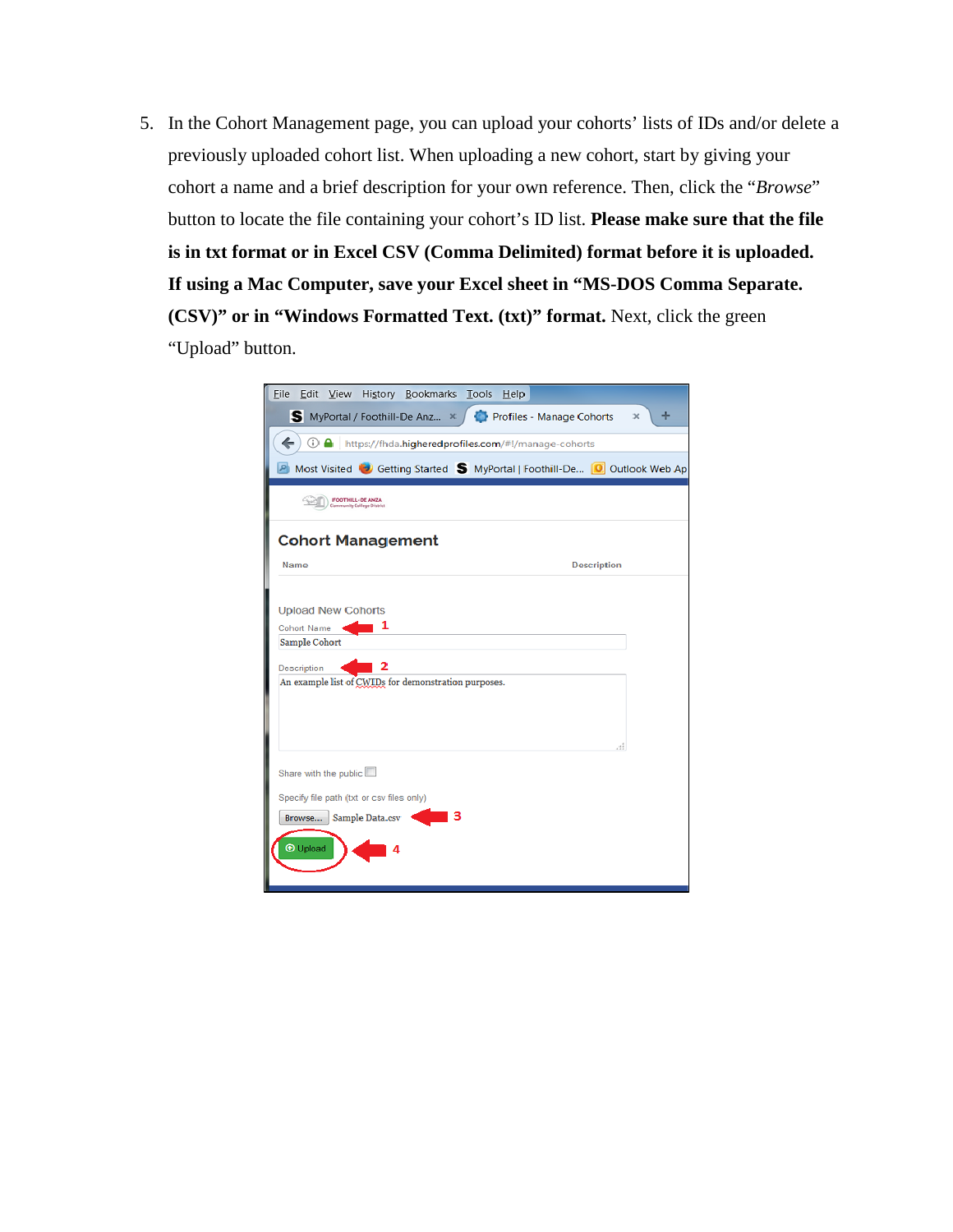6. When your cohort list uploads successfully, it will appear at the top of the page in your cohorts list. You can click on any of the cohorts that are listed under "Cohort Management" to add or delete IDs or to share the cohort you created with others. You can now return to the home page by clicking "*Program Review Data Sheet*".

| <b>FOOTHILL-DE ANZA</b><br>Community College District |                                                      |                        |                           |               |    |
|-------------------------------------------------------|------------------------------------------------------|------------------------|---------------------------|---------------|----|
| Program Review Data Sheet                             | Other Program Review Tools                           | <b>Scheduling Tool</b> | Year Over Year Comparison | Factbook<br>≡ | Н. |
| <b>Cohort Management</b>                              |                                                      |                        |                           |               |    |
| Name                                                  | <b>Description</b>                                   |                        |                           | Public        |    |
| Sample Cohort                                         | An example list of CWIDs for demonstration purposes. |                        |                           |               | û  |
|                                                       |                                                      |                        |                           |               |    |
| <b>Upload New Cohorts</b>                             |                                                      |                        |                           |               |    |
| <b>Cohort Name</b>                                    |                                                      |                        |                           |               |    |
| Description                                           |                                                      |                        |                           |               |    |
|                                                       |                                                      |                        |                           |               |    |
|                                                       |                                                      |                        |                           |               |    |
|                                                       |                                                      |                        |                           |               |    |
|                                                       | $\mathbb{R}^2$                                       |                        |                           |               |    |
| Share with the public                                 |                                                      |                        |                           |               |    |
| Specify file path (txt or csv files only)             |                                                      |                        |                           |               |    |
| No file selected.<br>Browse                           |                                                      |                        |                           |               |    |
| <b>O</b> Upload                                       |                                                      |                        |                           |               |    |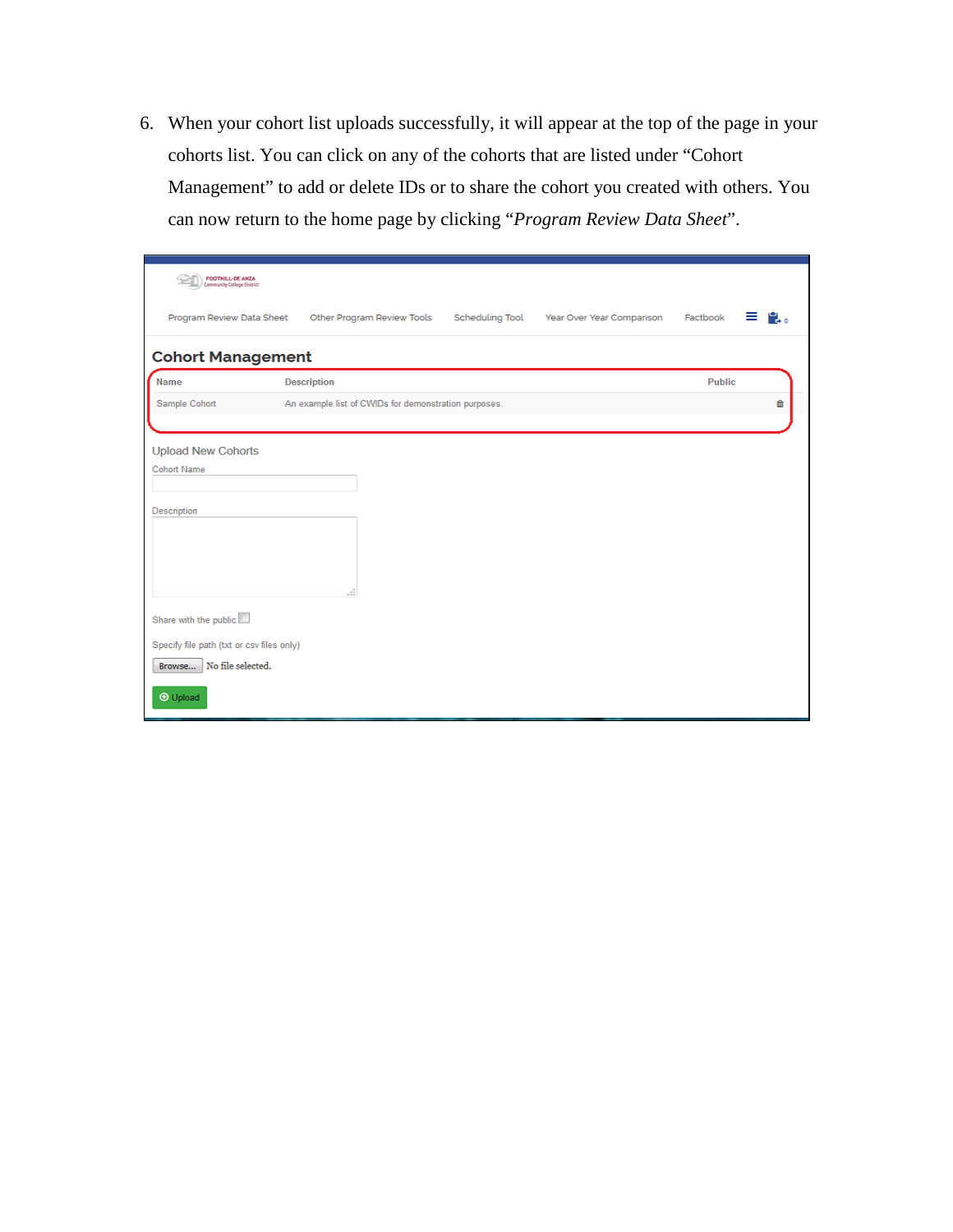7. You can now access all the data that is related to your cohort, including enrollment trends, success rates, and demographic information. To begin exploring, you can start by clicking anywhere on the *Program Review* box. You can also click on *Explore Enrollments, Explore Success Rates, Other Tools for Comparison*, or any of the other categories listed below the Program Review box.

| <b>FHDA Online Program Review Data Tool</b><br>Welcome to the Program Review Data Tool. The tool was designed to provide<br>departments with standard information for analyzing trends in enrollments and course<br>success that can be used to help assess the strength of a program.<br>Use the navigation tools on the left to drill down to the division, department, and<br>course<br>Notes and Definitions<br><b>B</b> PIDADISTRICT<br>Program Review<br><b>PHDA District</b><br><b>Enrollment Trends</b><br>O Multi-Unit Selection<br>SPECIAL UNIT<br>2012-13 2013-14 2014-15<br>$3-yr$<br>GROUPINGS<br>%he<br>Unduplicated<br>65,181<br>63,822<br>62,794<br>$-3.7%$<br><b>FILTER</b><br>Headcount<br><b>EDUCATION LEVEL</b><br>Enrollment<br>322,949<br>320,652<br>321,674<br>$-0.4%$<br>$=$ ETHNGTT<br>- ON-UNE STATUS<br>Sections<br>10,213<br>10,149<br>10,402<br>1.9%<br>$\times$ GENEER<br><b>WSCH</b><br>1,467,076 1,468,212 1,481,583<br>1.0%<br>$v$ AGE<br>$-$ CANPUS<br>FTES<br>32,609<br>32,890<br>0.8%<br>32.619<br>v Cernit Status<br>- SPECIAL COURSE TYPE<br>FTEF<br>915.8<br>916.1<br>938.2<br>2.5%<br>526<br>Productivity<br>534<br>534<br>.1.4%<br>Ð<br><b>EXPLORE ENROLLMENTS</b><br><b>EXPLORE SUCCESS RATES</b><br>Ð<br>ଈ<br>OTHER TOOLS FOR COMPARISONS<br>DISPROPORTIONATE IMPACT BY TERM<br>€<br>DISPROPORTIONATE IMPACT BY YEAR<br>Đ<br><b>SCHEDULING TOOLS</b><br>Ð | Program Review Data Sheet               | Other Program Review Tools |  | Scheduling Tool |  |  | Year Over Year Comparison | Factbook |  |
|------------------------------------------------------------------------------------------------------------------------------------------------------------------------------------------------------------------------------------------------------------------------------------------------------------------------------------------------------------------------------------------------------------------------------------------------------------------------------------------------------------------------------------------------------------------------------------------------------------------------------------------------------------------------------------------------------------------------------------------------------------------------------------------------------------------------------------------------------------------------------------------------------------------------------------------------------------------------------------------------------------------------------------------------------------------------------------------------------------------------------------------------------------------------------------------------------------------------------------------------------------------------------------------------------------------------------------------------------------------------------------------------------|-----------------------------------------|----------------------------|--|-----------------|--|--|---------------------------|----------|--|
|                                                                                                                                                                                                                                                                                                                                                                                                                                                                                                                                                                                                                                                                                                                                                                                                                                                                                                                                                                                                                                                                                                                                                                                                                                                                                                                                                                                                      |                                         |                            |  |                 |  |  |                           |          |  |
|                                                                                                                                                                                                                                                                                                                                                                                                                                                                                                                                                                                                                                                                                                                                                                                                                                                                                                                                                                                                                                                                                                                                                                                                                                                                                                                                                                                                      |                                         |                            |  |                 |  |  |                           |          |  |
|                                                                                                                                                                                                                                                                                                                                                                                                                                                                                                                                                                                                                                                                                                                                                                                                                                                                                                                                                                                                                                                                                                                                                                                                                                                                                                                                                                                                      |                                         |                            |  |                 |  |  |                           |          |  |
|                                                                                                                                                                                                                                                                                                                                                                                                                                                                                                                                                                                                                                                                                                                                                                                                                                                                                                                                                                                                                                                                                                                                                                                                                                                                                                                                                                                                      |                                         |                            |  |                 |  |  |                           |          |  |
|                                                                                                                                                                                                                                                                                                                                                                                                                                                                                                                                                                                                                                                                                                                                                                                                                                                                                                                                                                                                                                                                                                                                                                                                                                                                                                                                                                                                      |                                         |                            |  |                 |  |  |                           |          |  |
|                                                                                                                                                                                                                                                                                                                                                                                                                                                                                                                                                                                                                                                                                                                                                                                                                                                                                                                                                                                                                                                                                                                                                                                                                                                                                                                                                                                                      |                                         |                            |  |                 |  |  |                           |          |  |
|                                                                                                                                                                                                                                                                                                                                                                                                                                                                                                                                                                                                                                                                                                                                                                                                                                                                                                                                                                                                                                                                                                                                                                                                                                                                                                                                                                                                      |                                         |                            |  |                 |  |  |                           |          |  |
|                                                                                                                                                                                                                                                                                                                                                                                                                                                                                                                                                                                                                                                                                                                                                                                                                                                                                                                                                                                                                                                                                                                                                                                                                                                                                                                                                                                                      |                                         |                            |  |                 |  |  |                           |          |  |
|                                                                                                                                                                                                                                                                                                                                                                                                                                                                                                                                                                                                                                                                                                                                                                                                                                                                                                                                                                                                                                                                                                                                                                                                                                                                                                                                                                                                      |                                         |                            |  |                 |  |  |                           |          |  |
|                                                                                                                                                                                                                                                                                                                                                                                                                                                                                                                                                                                                                                                                                                                                                                                                                                                                                                                                                                                                                                                                                                                                                                                                                                                                                                                                                                                                      |                                         |                            |  |                 |  |  |                           |          |  |
|                                                                                                                                                                                                                                                                                                                                                                                                                                                                                                                                                                                                                                                                                                                                                                                                                                                                                                                                                                                                                                                                                                                                                                                                                                                                                                                                                                                                      |                                         |                            |  |                 |  |  |                           |          |  |
|                                                                                                                                                                                                                                                                                                                                                                                                                                                                                                                                                                                                                                                                                                                                                                                                                                                                                                                                                                                                                                                                                                                                                                                                                                                                                                                                                                                                      |                                         |                            |  |                 |  |  |                           |          |  |
|                                                                                                                                                                                                                                                                                                                                                                                                                                                                                                                                                                                                                                                                                                                                                                                                                                                                                                                                                                                                                                                                                                                                                                                                                                                                                                                                                                                                      |                                         |                            |  |                 |  |  |                           |          |  |
|                                                                                                                                                                                                                                                                                                                                                                                                                                                                                                                                                                                                                                                                                                                                                                                                                                                                                                                                                                                                                                                                                                                                                                                                                                                                                                                                                                                                      |                                         |                            |  |                 |  |  |                           |          |  |
|                                                                                                                                                                                                                                                                                                                                                                                                                                                                                                                                                                                                                                                                                                                                                                                                                                                                                                                                                                                                                                                                                                                                                                                                                                                                                                                                                                                                      |                                         |                            |  |                 |  |  |                           |          |  |
|                                                                                                                                                                                                                                                                                                                                                                                                                                                                                                                                                                                                                                                                                                                                                                                                                                                                                                                                                                                                                                                                                                                                                                                                                                                                                                                                                                                                      |                                         |                            |  |                 |  |  |                           |          |  |
|                                                                                                                                                                                                                                                                                                                                                                                                                                                                                                                                                                                                                                                                                                                                                                                                                                                                                                                                                                                                                                                                                                                                                                                                                                                                                                                                                                                                      |                                         |                            |  |                 |  |  |                           |          |  |
|                                                                                                                                                                                                                                                                                                                                                                                                                                                                                                                                                                                                                                                                                                                                                                                                                                                                                                                                                                                                                                                                                                                                                                                                                                                                                                                                                                                                      |                                         |                            |  |                 |  |  |                           |          |  |
|                                                                                                                                                                                                                                                                                                                                                                                                                                                                                                                                                                                                                                                                                                                                                                                                                                                                                                                                                                                                                                                                                                                                                                                                                                                                                                                                                                                                      | 650-949-7179 or lamanqueandrew@mda.edu. |                            |  |                 |  |  |                           |          |  |
|                                                                                                                                                                                                                                                                                                                                                                                                                                                                                                                                                                                                                                                                                                                                                                                                                                                                                                                                                                                                                                                                                                                                                                                                                                                                                                                                                                                                      |                                         |                            |  |                 |  |  |                           |          |  |
| For more information, please contact Andrew LaManque, Associate Vice President of Instruction, Foothill College, at                                                                                                                                                                                                                                                                                                                                                                                                                                                                                                                                                                                                                                                                                                                                                                                                                                                                                                                                                                                                                                                                                                                                                                                                                                                                                  |                                         |                            |  |                 |  |  |                           |          |  |
|                                                                                                                                                                                                                                                                                                                                                                                                                                                                                                                                                                                                                                                                                                                                                                                                                                                                                                                                                                                                                                                                                                                                                                                                                                                                                                                                                                                                      |                                         |                            |  |                 |  |  |                           |          |  |